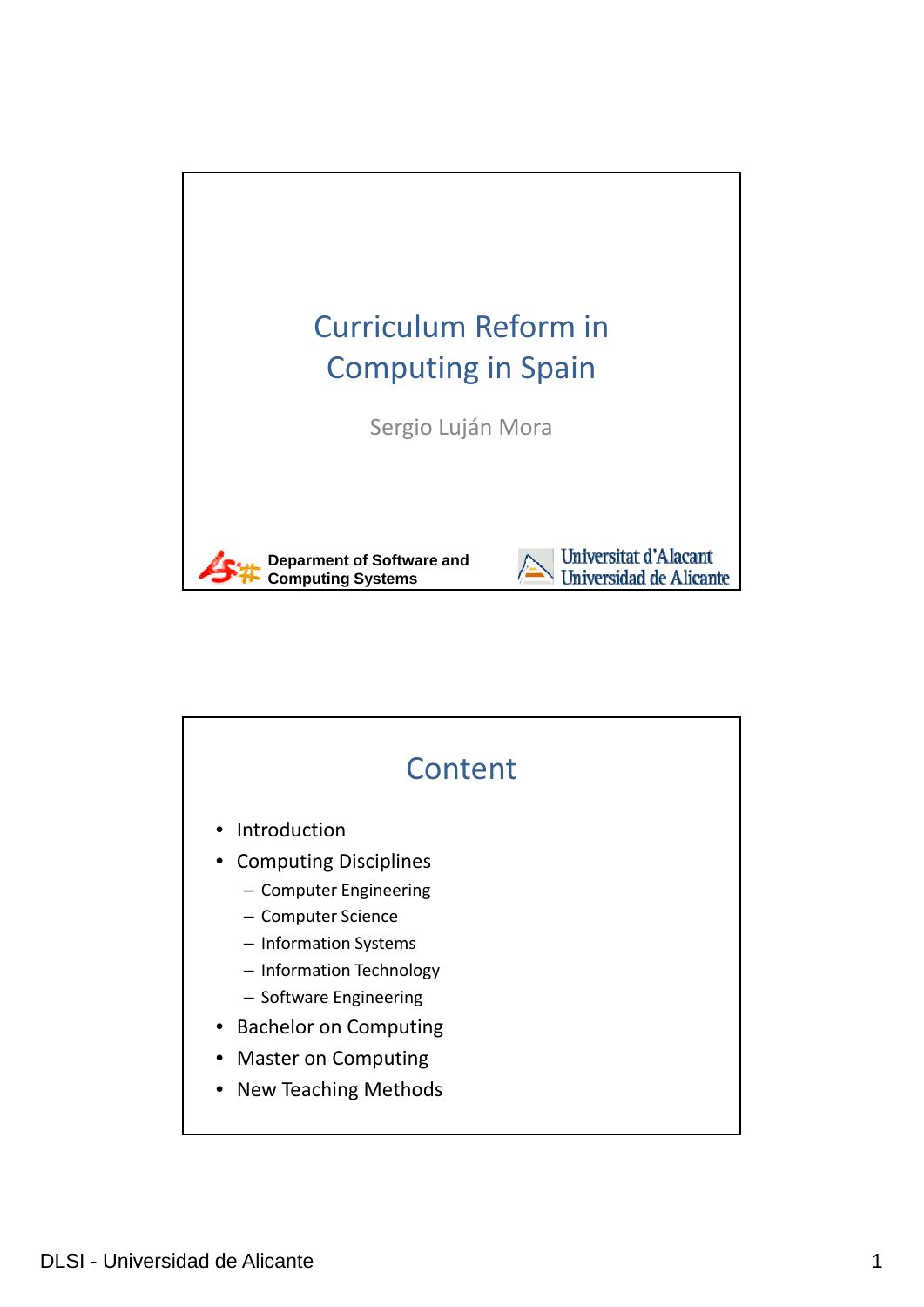## Introduction

- Computing is a broad discipline that crosses the boundaries between mathematics, science, and engineering
- New computing disciplines emerge over time
- Several reports that define and update guidelines for computing curricula have appeared over the past four decades

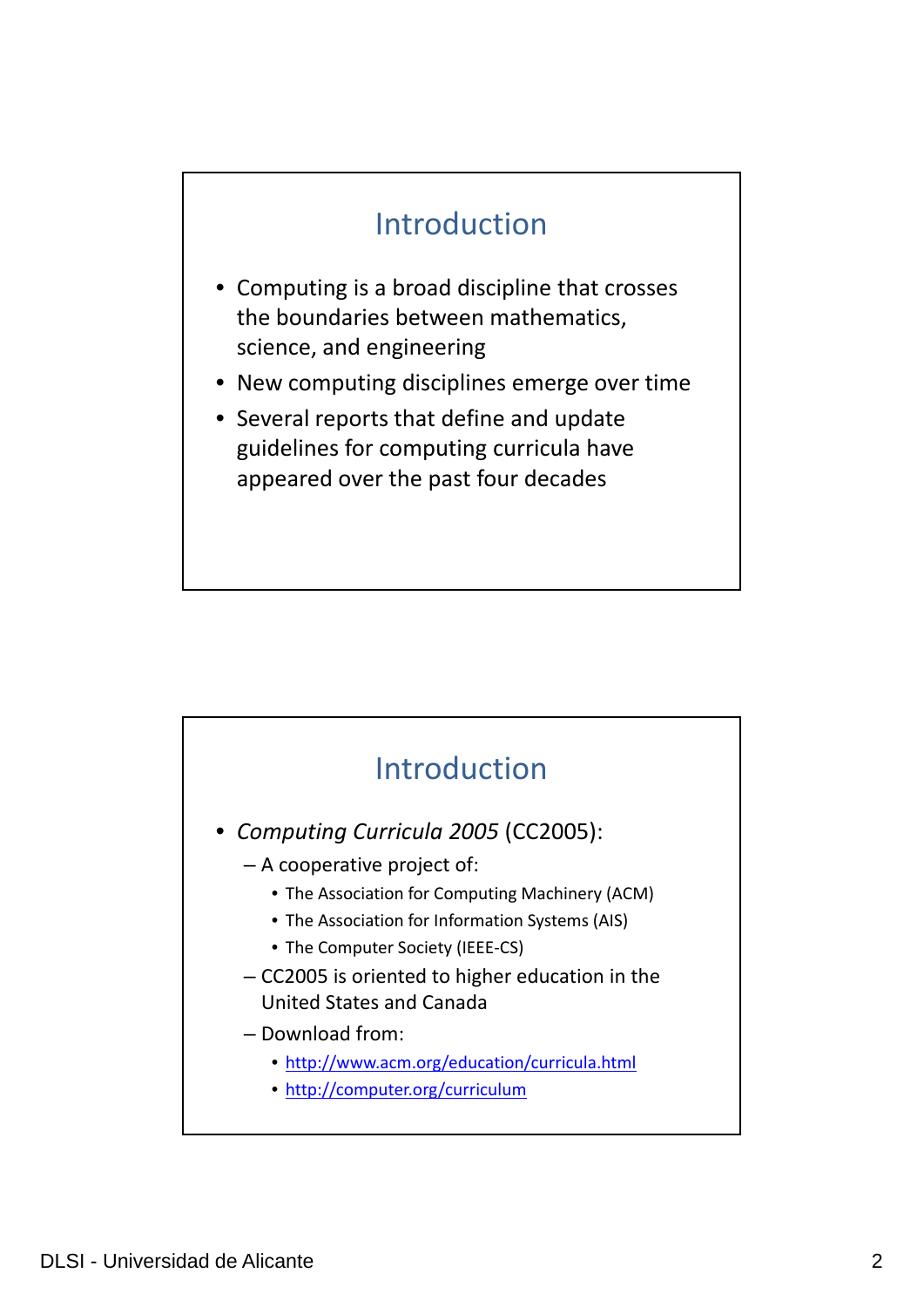## Introduction

- Five discipline‐specific volumes:
	- Computer engineering (CE)
	- Computer science (CS)
	- Information systems (IS)
	- Information technology (IT)  $\rightarrow$  New
	- Software engineering (SE)

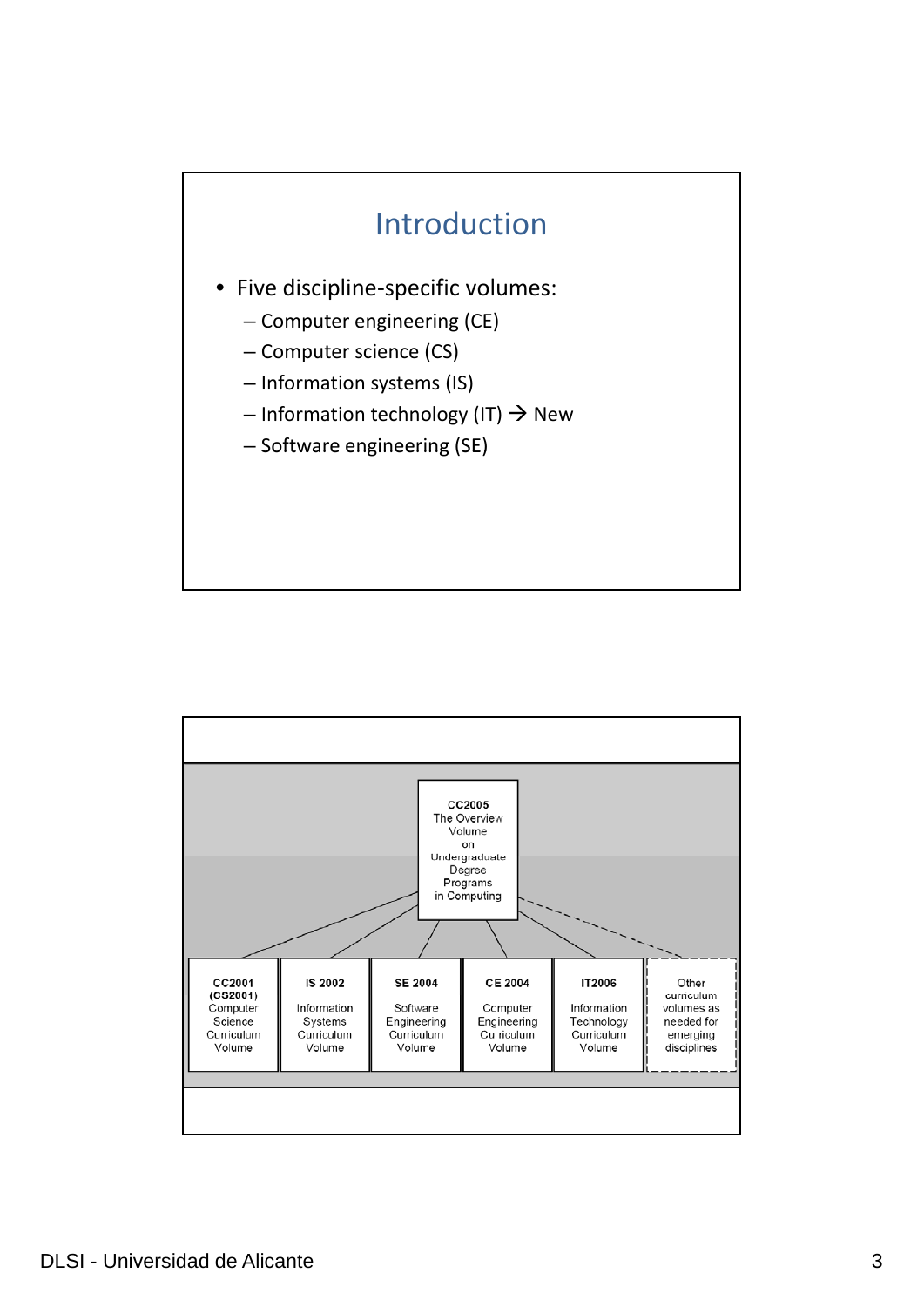#### Introduction

- *CC2005 Overview Report*:
	- $-$  Its goal is to provide perspective for those in academia who need to understand what the major computing disciplines are and how the respective undergraduate degree programs compare and complement each other
- *The Guide to Undergraduate Programs in Computing*:
	- This guide will offer guidance to a broader audience, including prospective students, their parents and guidance counselors, and others who have reason to care about the choices that await students who move from high school to college

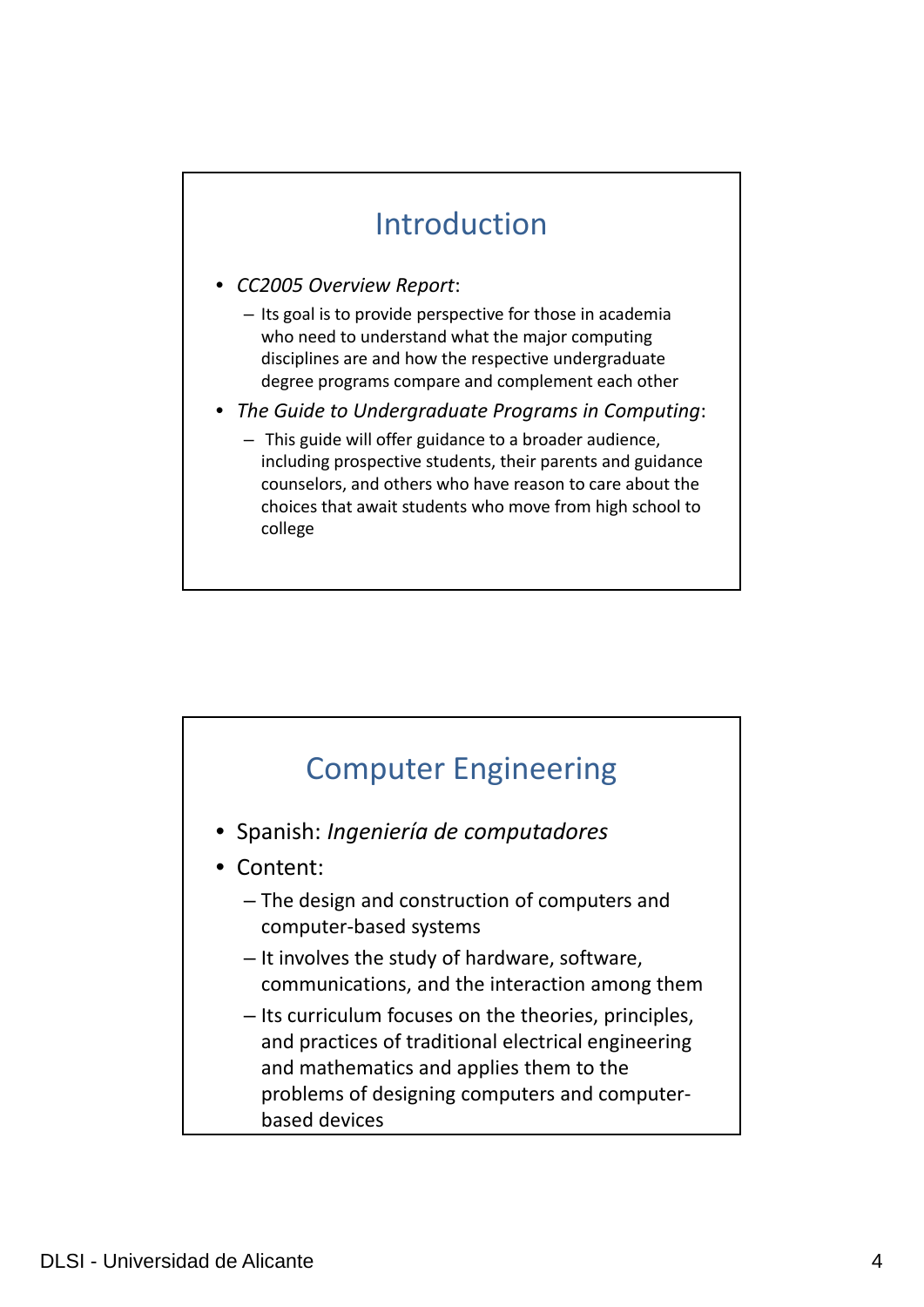#### Computer Science

- Spanish: *Computación*
- Content:
	- Theoretical and algorithmic foundations
	- Robotics
	- Computer vision
	- Intelligent systems
	- Bioinformatics

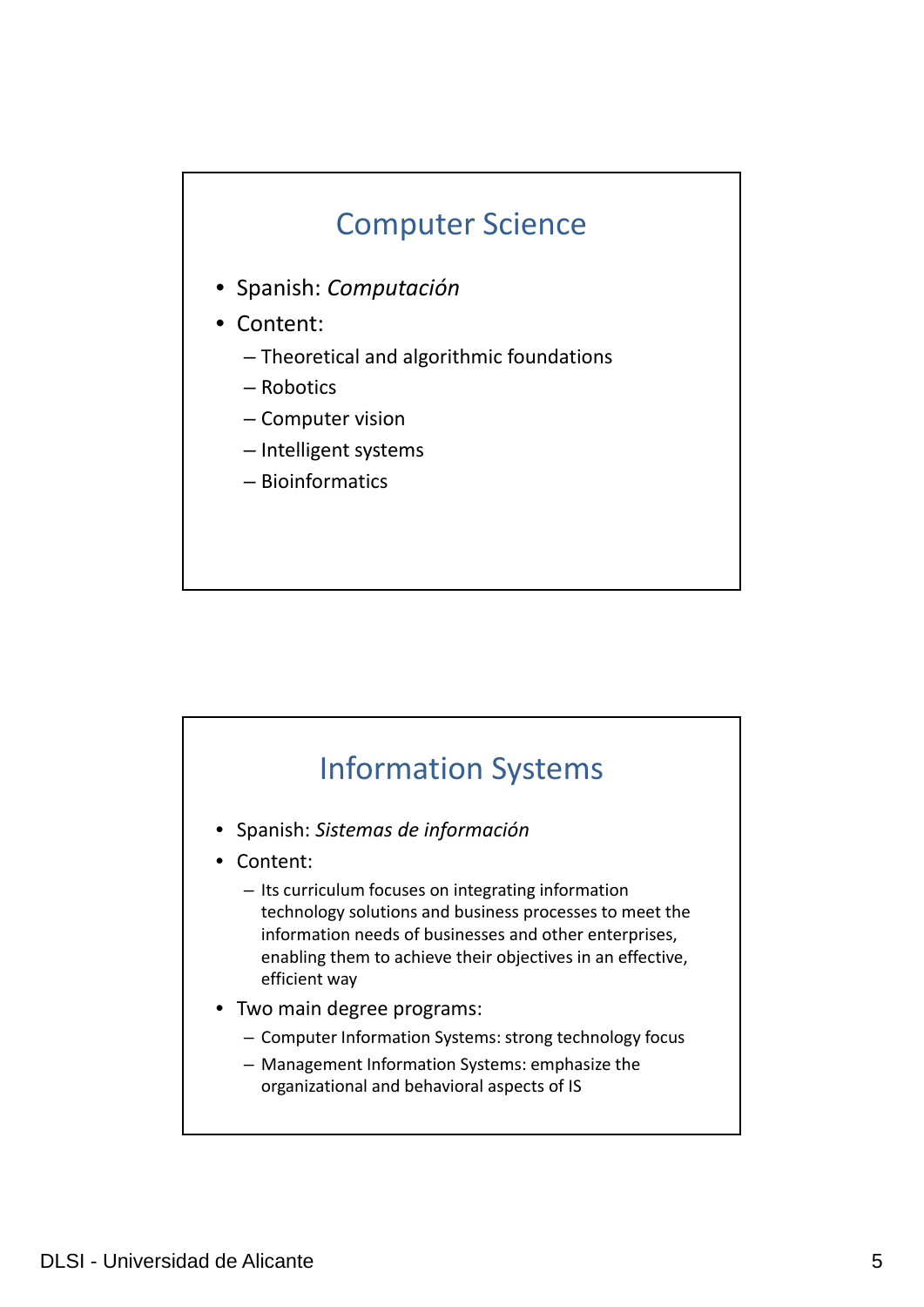### Information Technology

- Spanish: *Tecnologías de la información*
- Content:
	- The professional on IT assumes responsibility for selecting hardware and software products appropriate for an organization, integrating those products with organizational needs and infrastructure, and installing, customizing, and maintaining those applications for the organization's computer users

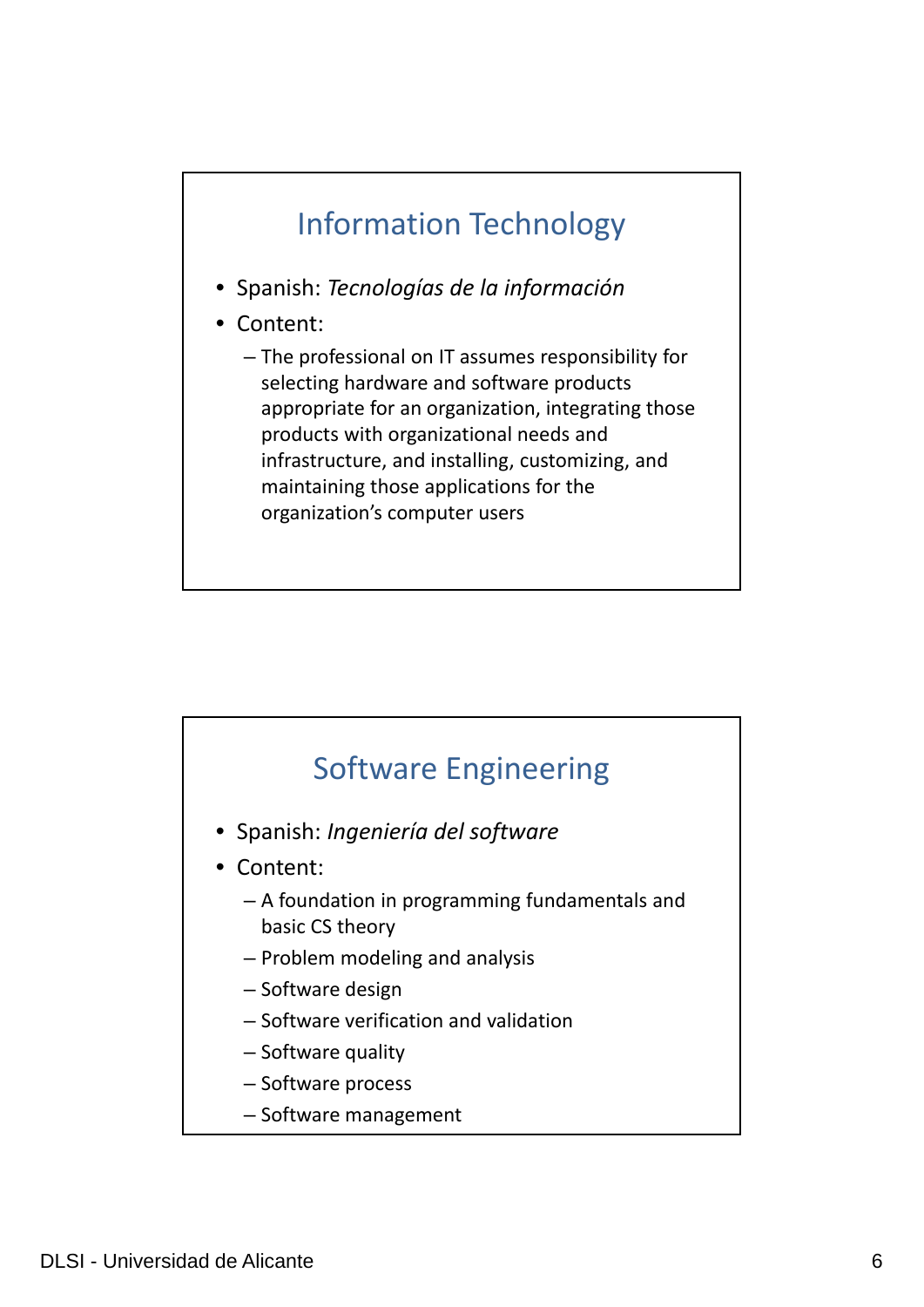

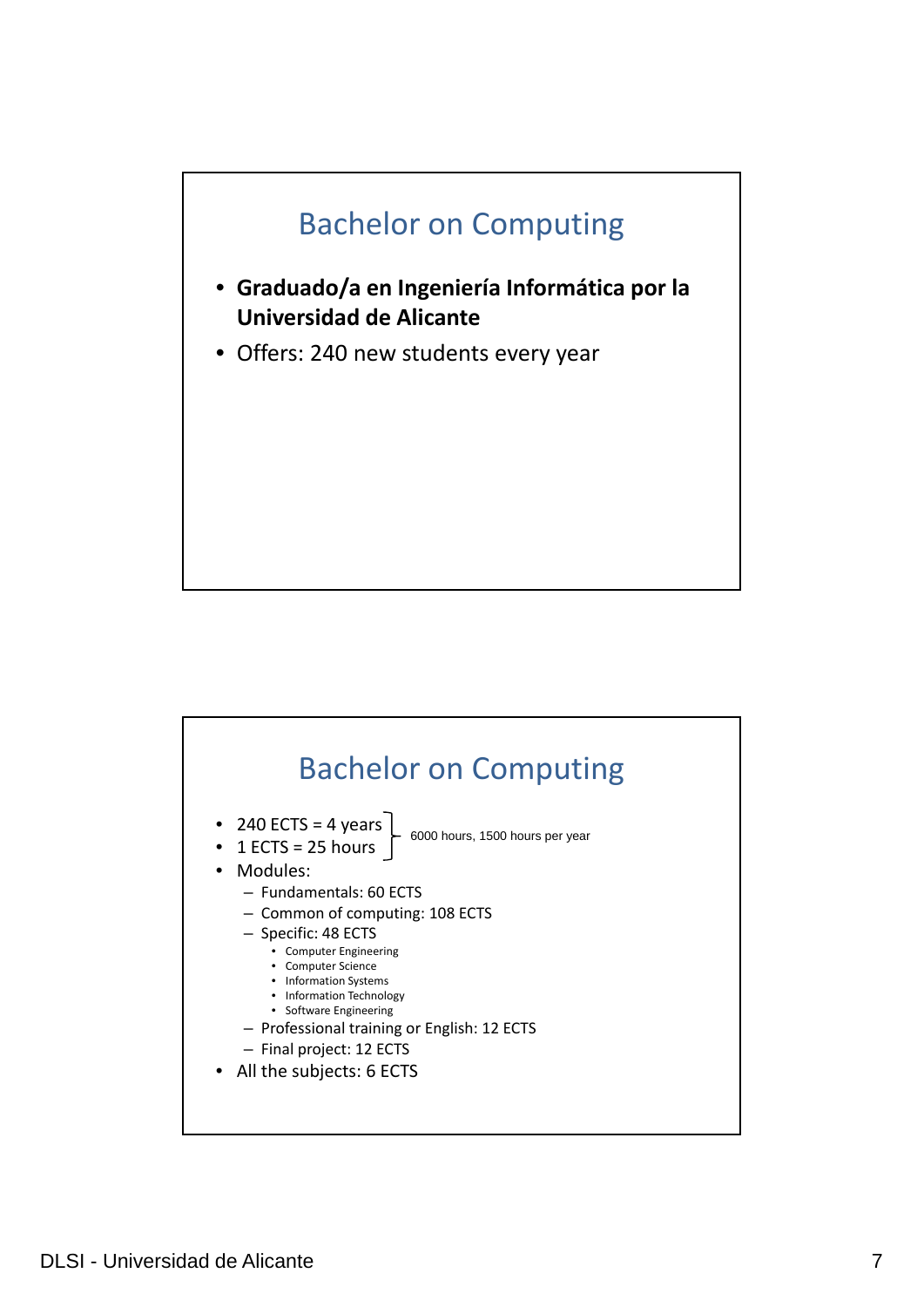

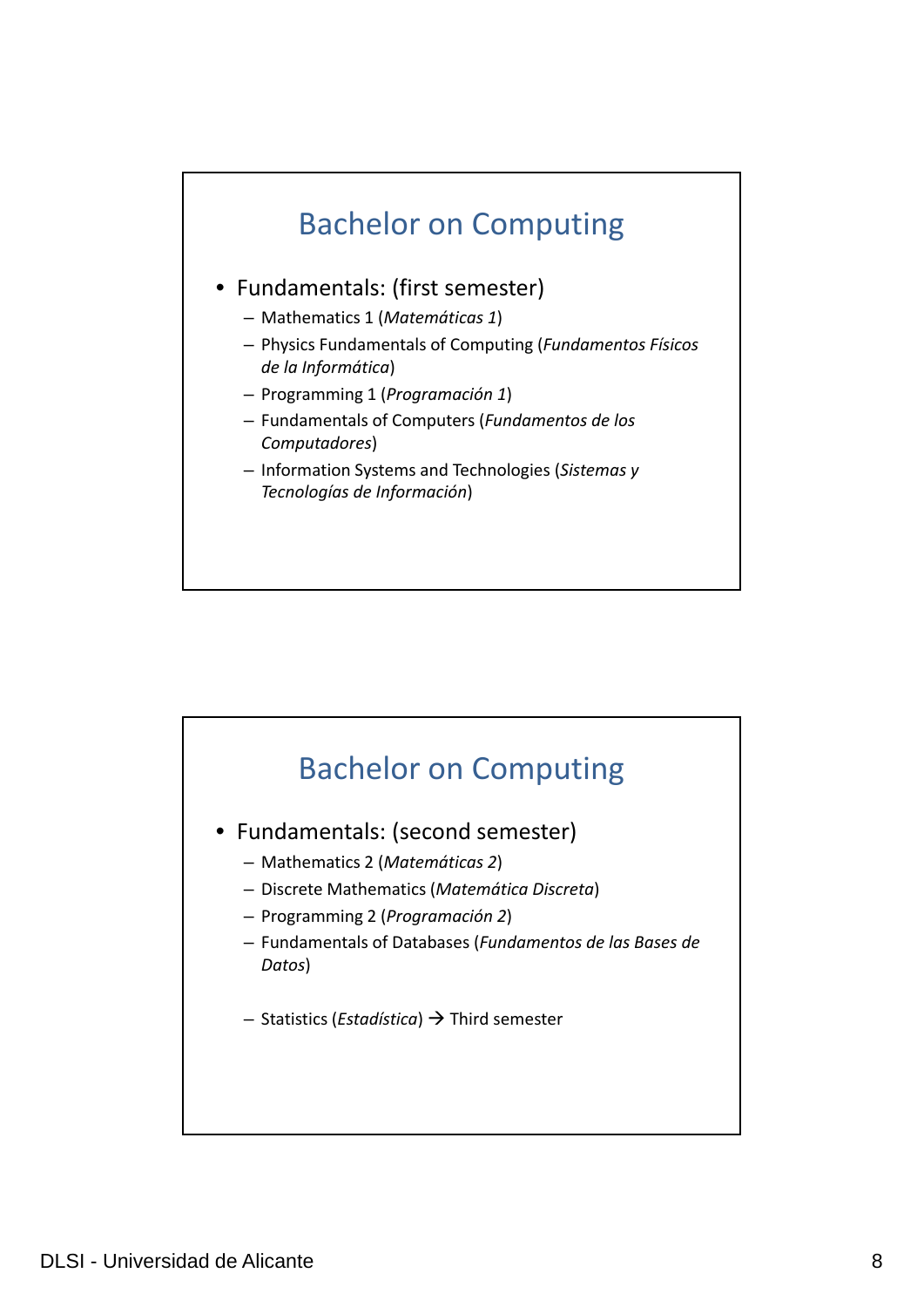## Bachelor on Computing

#### • Common of computing:

- Computer Structures (*Estructura de los Computadores*)
- Computer Architecture (*Arquitectura de los Computadores*)
- Computer Engineering (*Ingeniería de los Computadores*)
- Programming and Data Structures (*Programación y Estructuras de Datos*)
- Programming 3 (*Programación 3*)
- Design of Databases (*Diseño de Bases de Datos*)
- Operating Systems (*Sistemas Operativos*)

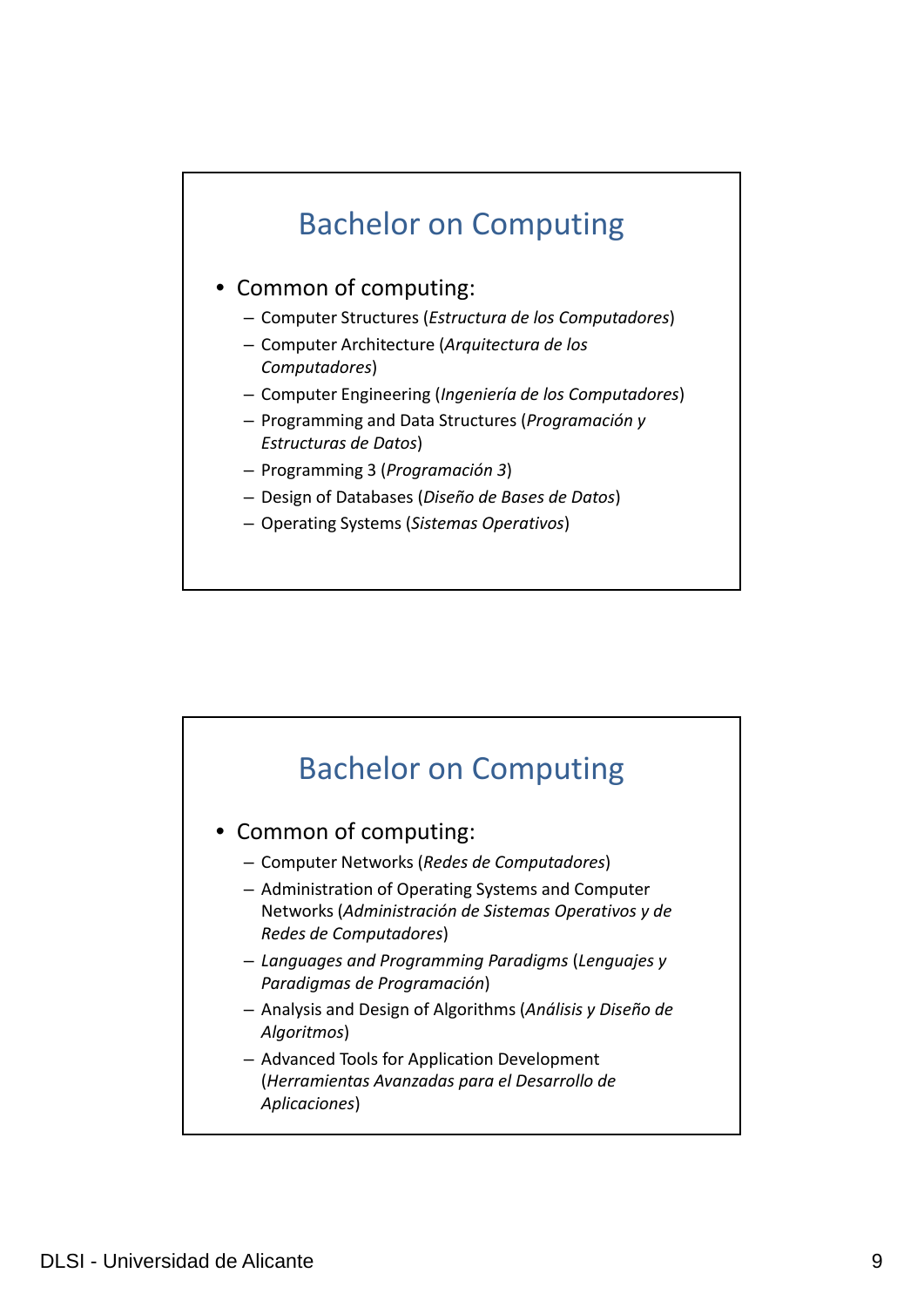## Bachelor on Computing

#### • Common of computing:

- Distrib d ute Systems (*Sistemas Distrib d ui os*)
- Analysis and Specification of Software Systems (*Análisis y Especificación de Sistemas Software*)
- Intelligent Systems (*Sistemas Inteligentes*)
- Design of Software Systems (*Diseño de Sistemas Software*)
- Planning and Validation of Software Systems (*Planificación y Pruebas de Sistemas Software*)
- Software Projects Management (*Gestión de Proyectos Informáticos*)

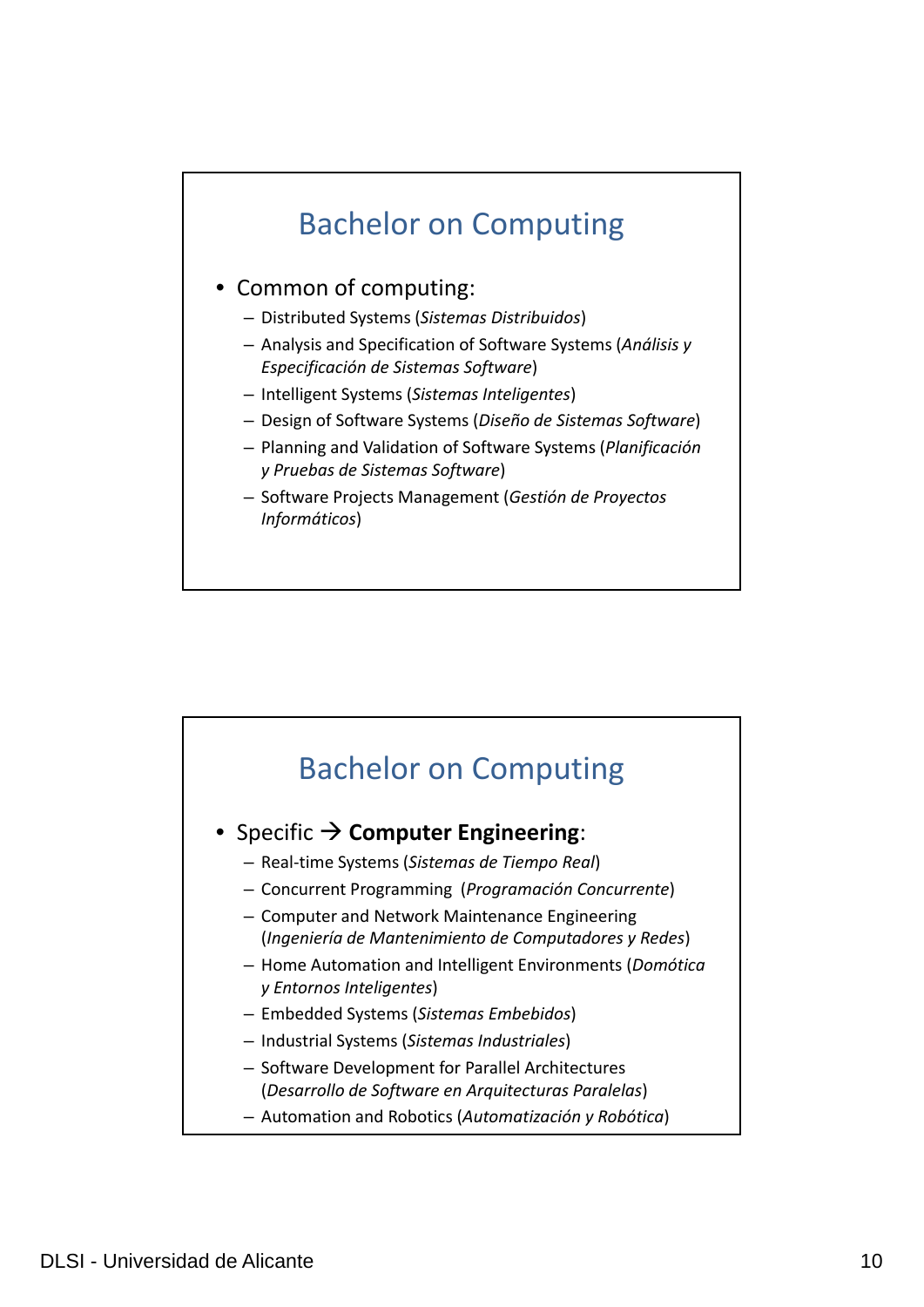#### Bachelor on Computing

#### **● Specific → Computer Science:**

- Computab li ity (*Teoría de la Computación*)
- Artificial Vision and Robotics (*Visión Artificial y Robótica*)
- Automatic Reasoning (*Razonamiento Automático*)
- Interactive Graphic Systems (*Sistemas Gráficos Interactivos*)
- Programming Challenges (*Desafíos de Programación* )
- Language Processing (*Procesamiento de Lenguajes*)
- Use of Information (*Explotación de la Información*)
- Architecture and Technology of Robots (*Tecnología y Arquitectura Robótica*)

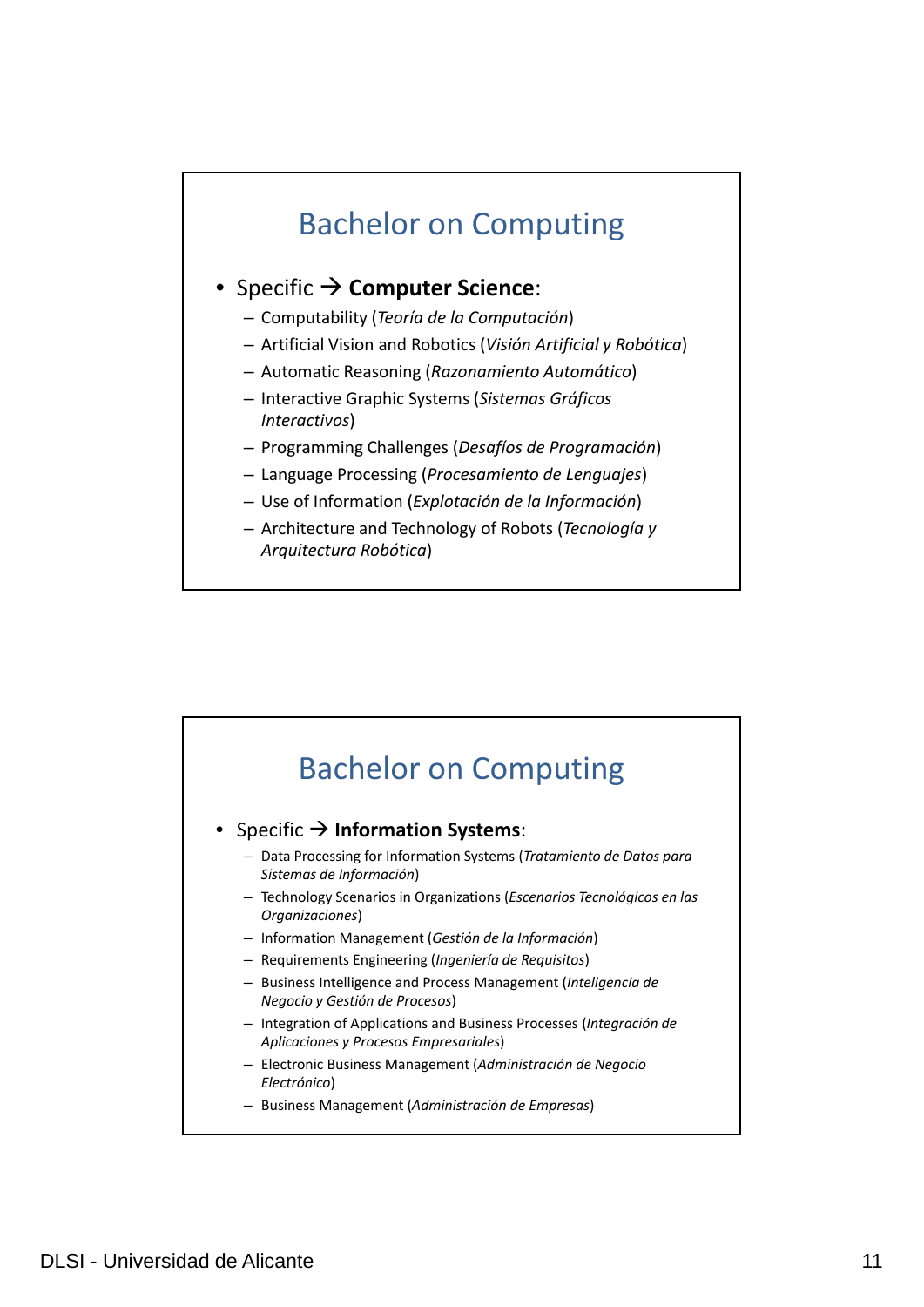

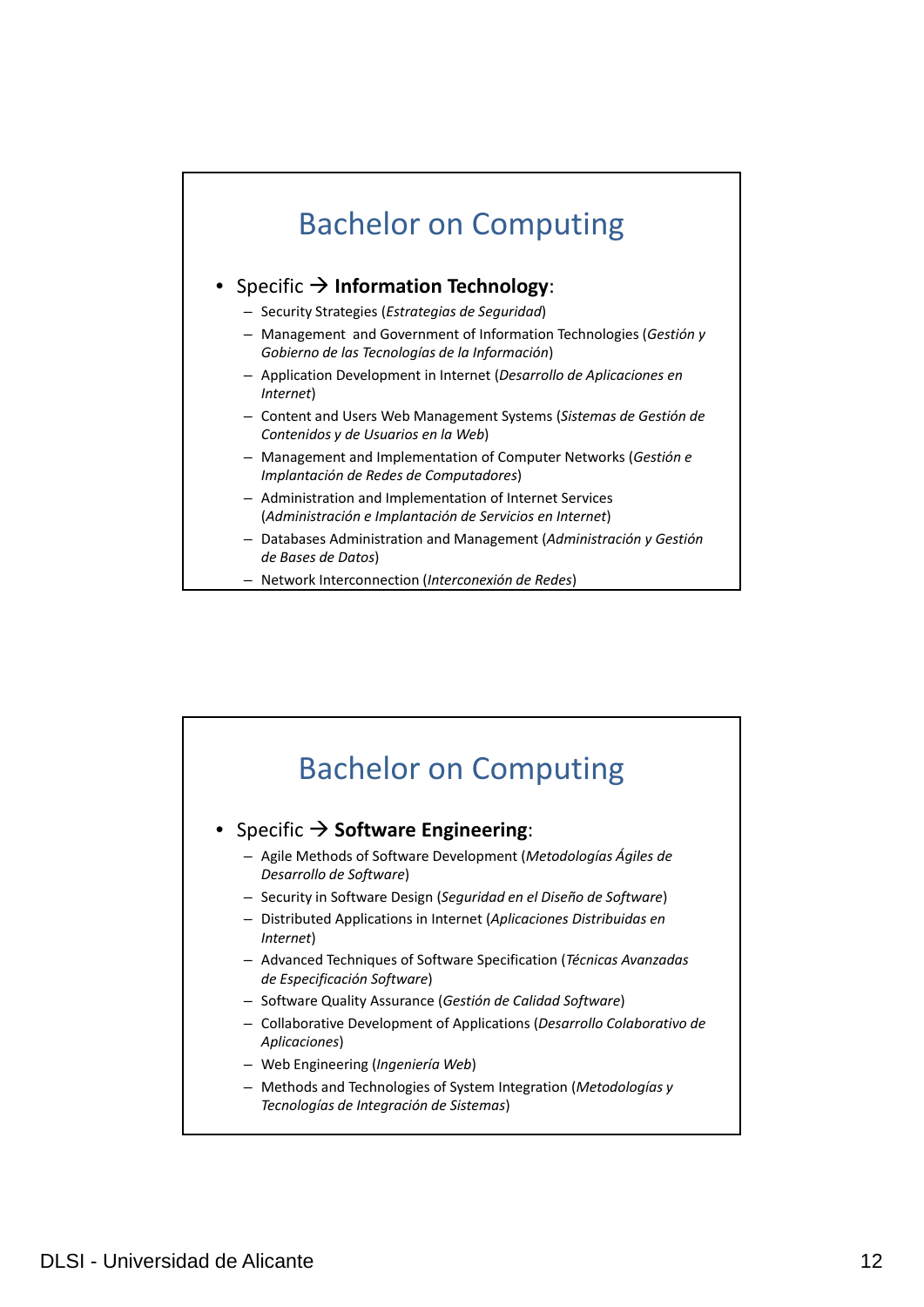

- Professional master
- Research master  $\rightarrow$  PhD studies

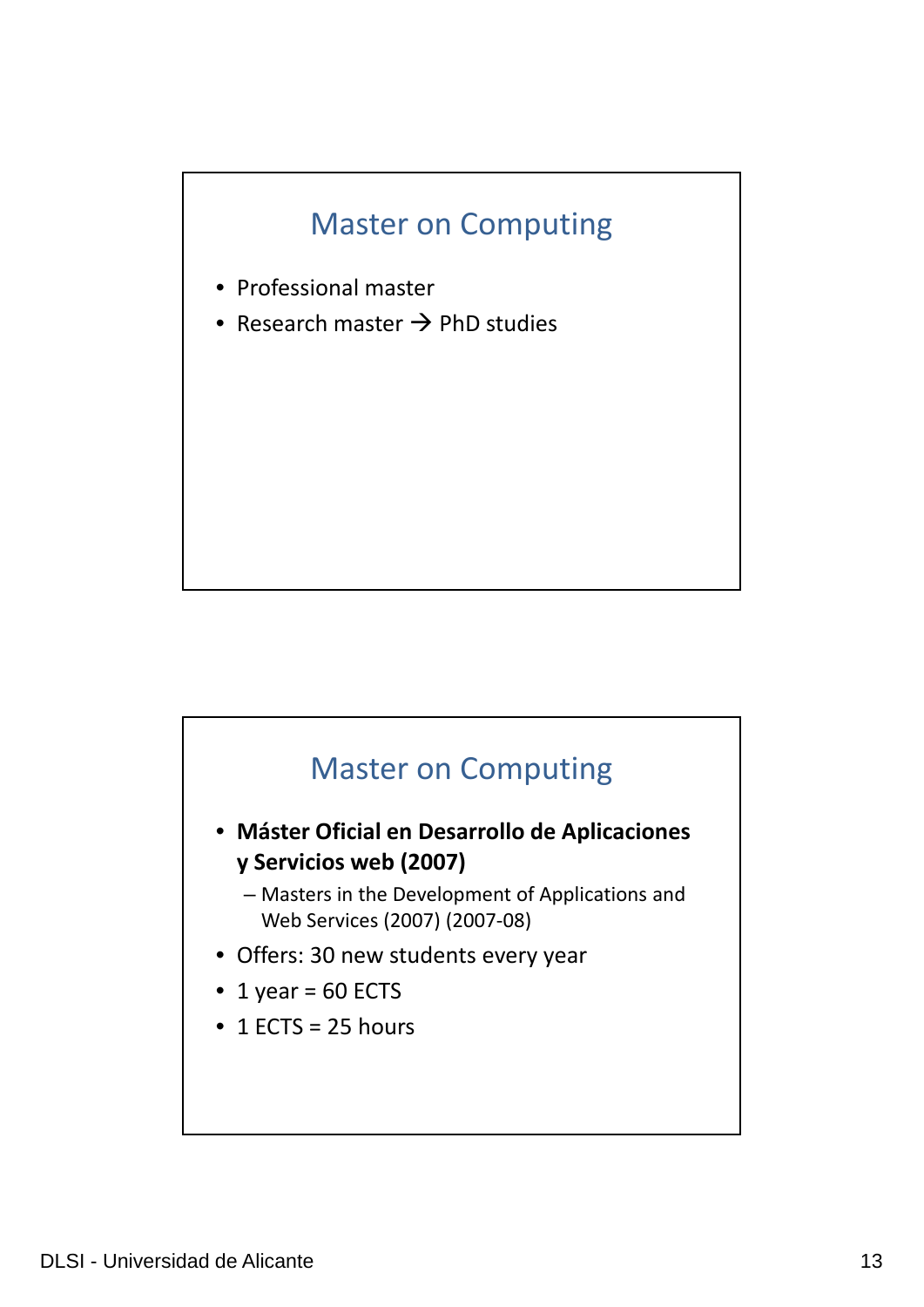- Compulsory:
	- Advanced Programming in .NET
	- Application Servers
	- Databases
	- Design of Applications .NET
	- Systems
	- Distributed Application Project
	- Distributed Applications in .NET
	- Object Oriented Analysis

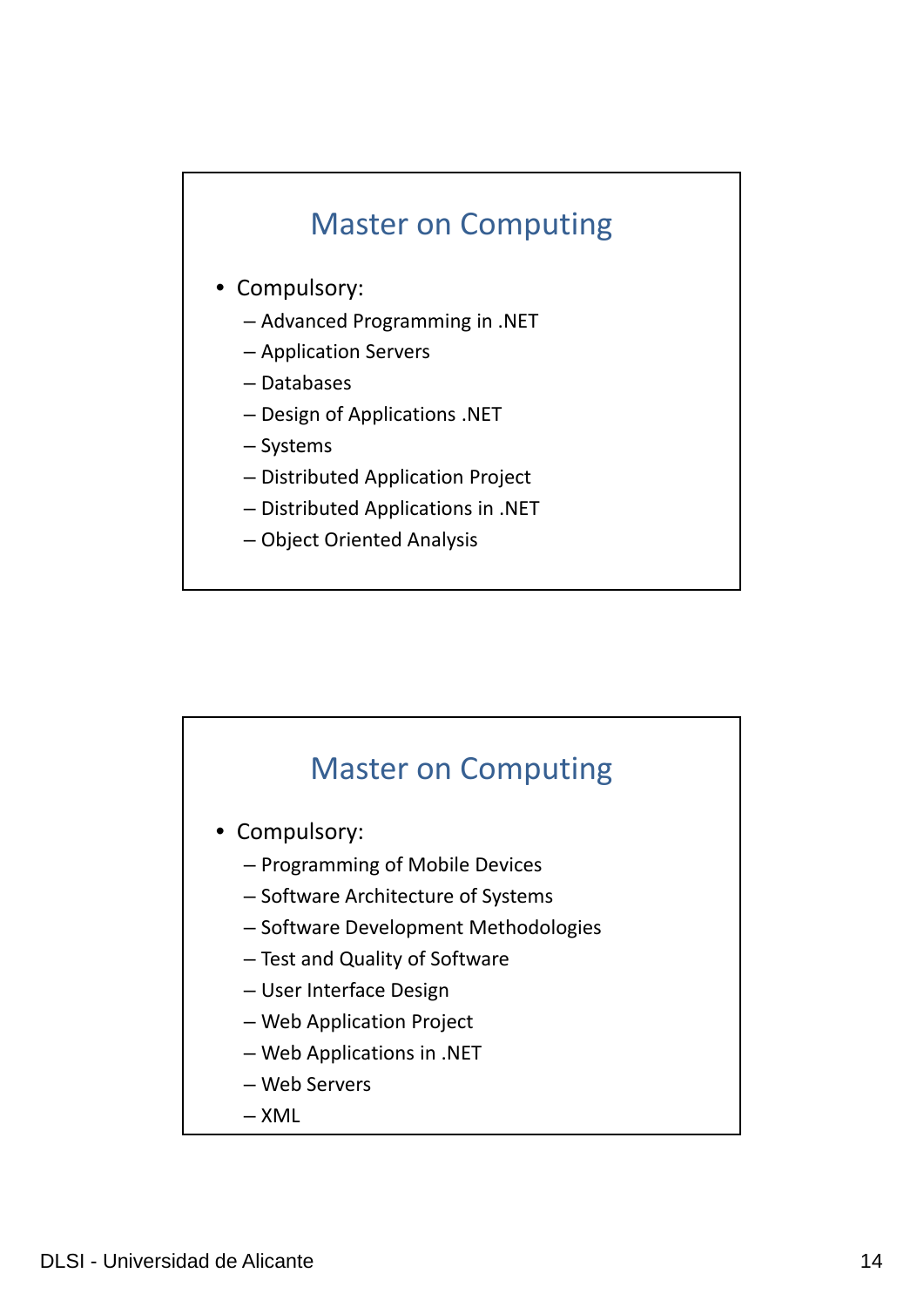- Optional:
	- Development of Enterprise Resources Planning
	- Development of Mainframe Systems
	- Management of Enterprise Domain Applications
	- New Trends in Internet
	- Advanced Programming in Java
	- Rich Internet Applications



- **Máster Universitario en Tecnologías de la Informática por la Universidad de Alicante**
- Offers: 40 new students every year
- 1 year =  $60$  ECTS
- $\bullet$  1 ECTS = 25 hours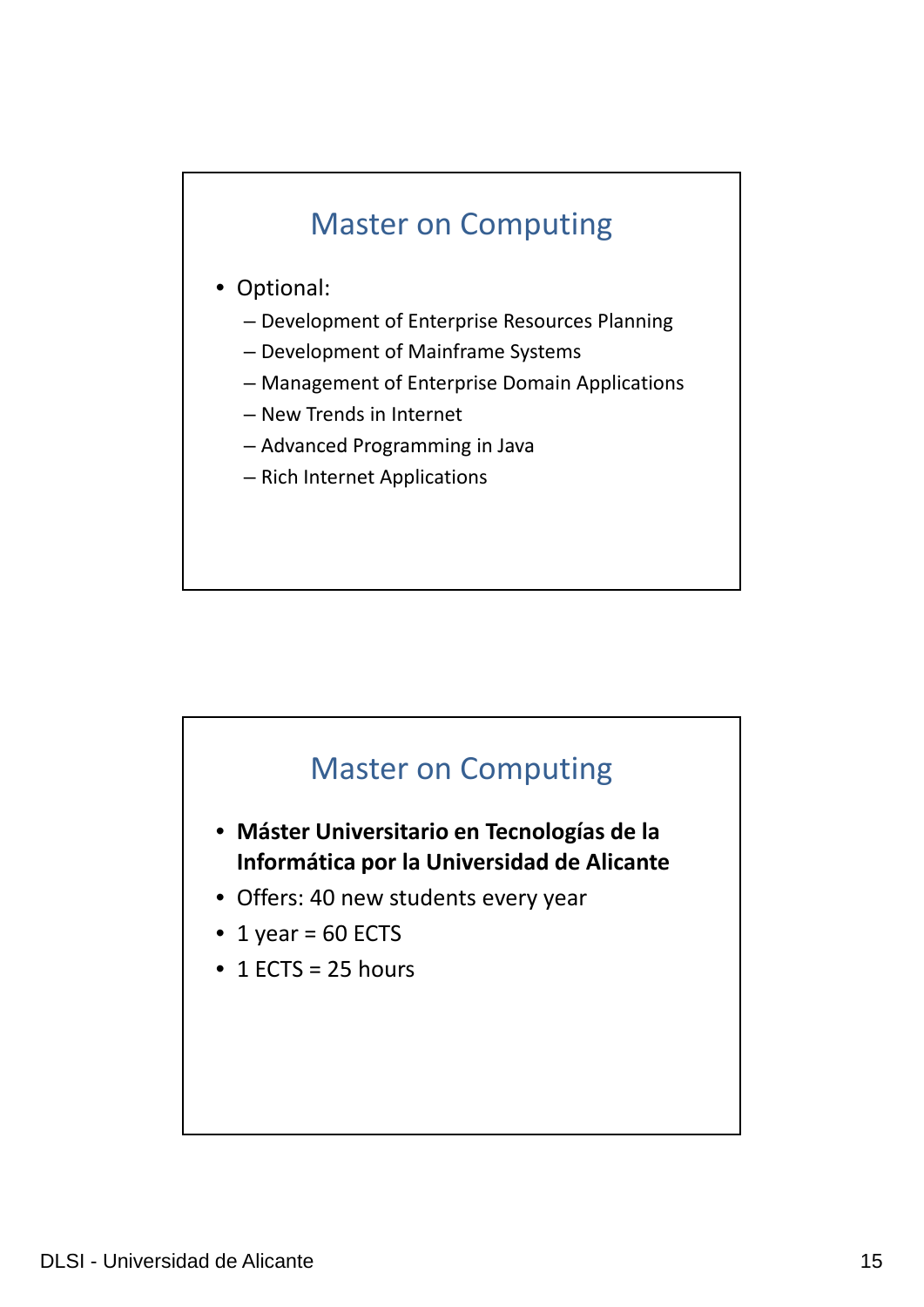

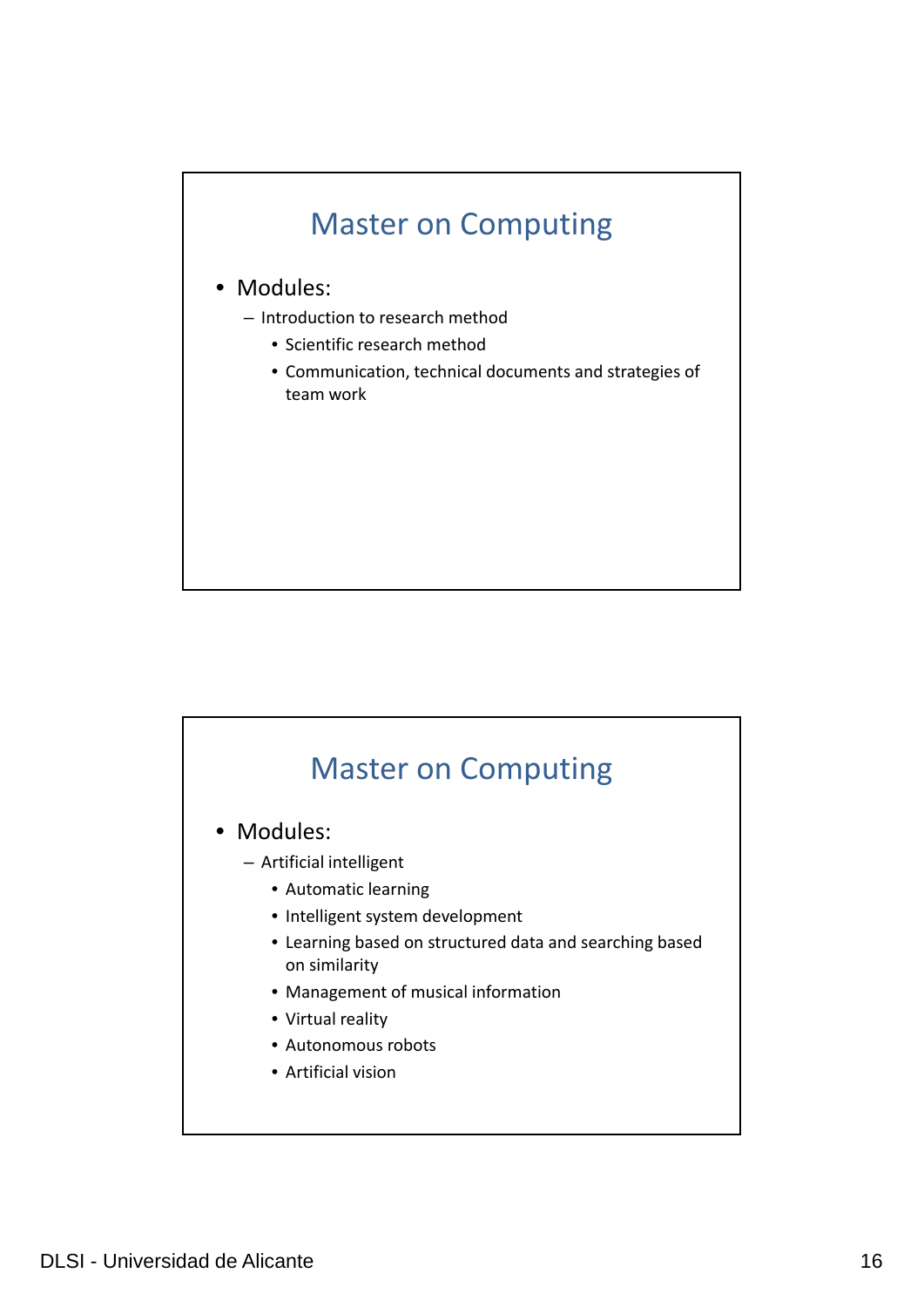#### • Modules:

- $-$  Human language technologies
	- Human language technologies
	- Intelligent searching of information on the Web
	- Textual information extraction
	- Automatic translation: fundamentals and applications
	- Advanced automatic translation
	- Use and design of ontologies of natural language and semantic web

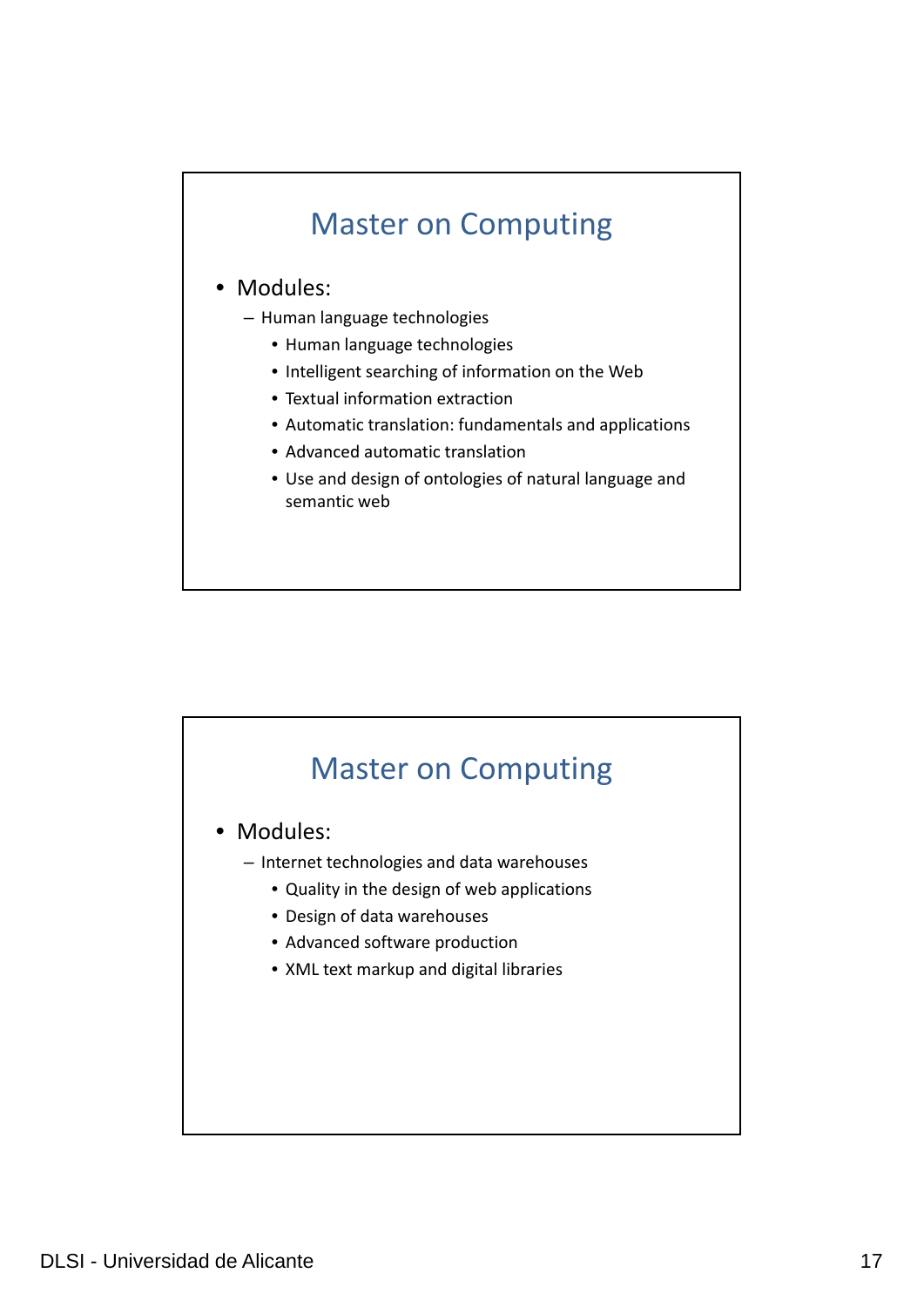#### • Modules:

- Infrastructure for the society of information
	- Ubiquitous computing
	- Design of embedded systems
	- Special architectures
	- Parallel programming
	- Cryptographic techniques
	- Advanced computer manufacturing

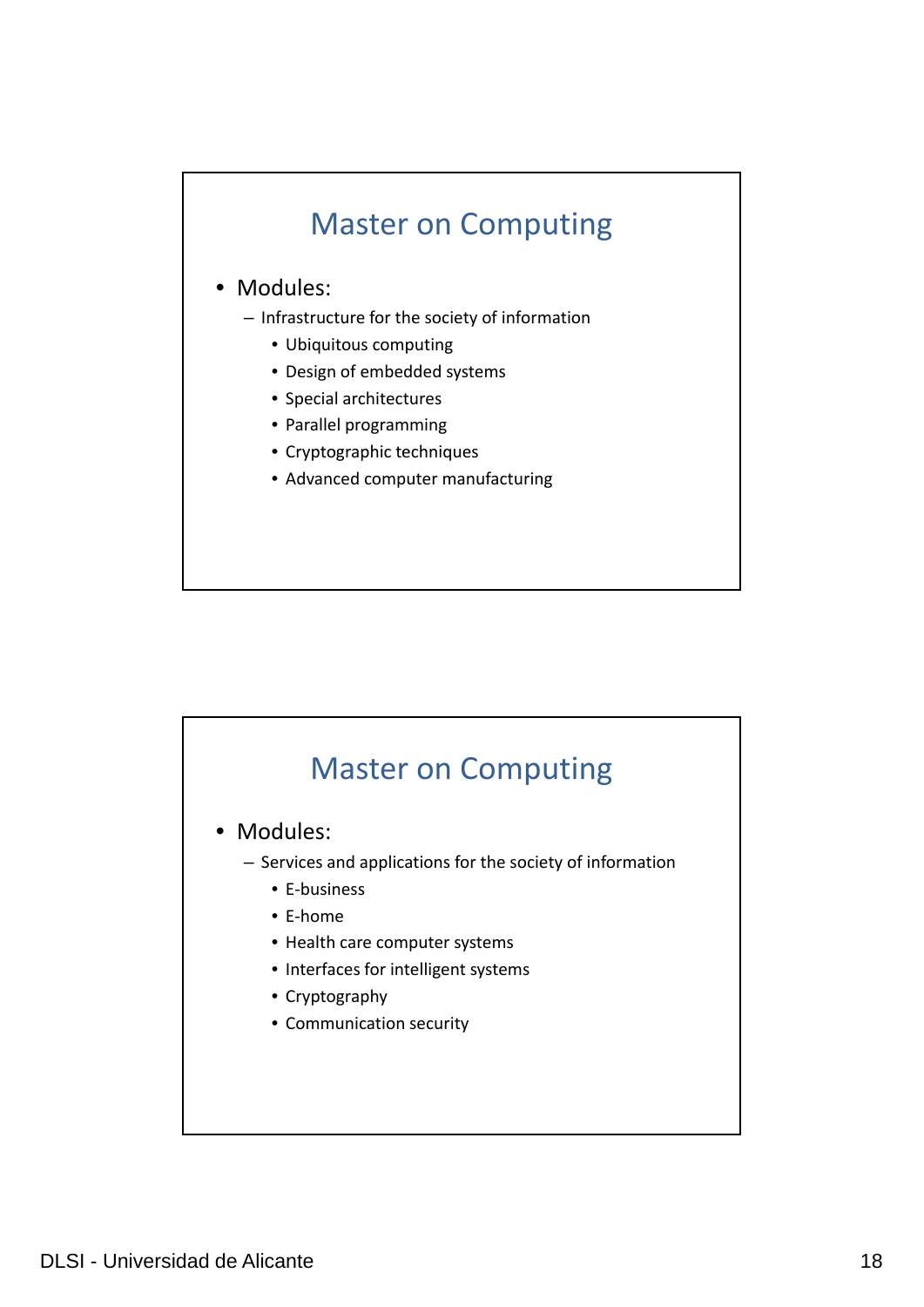